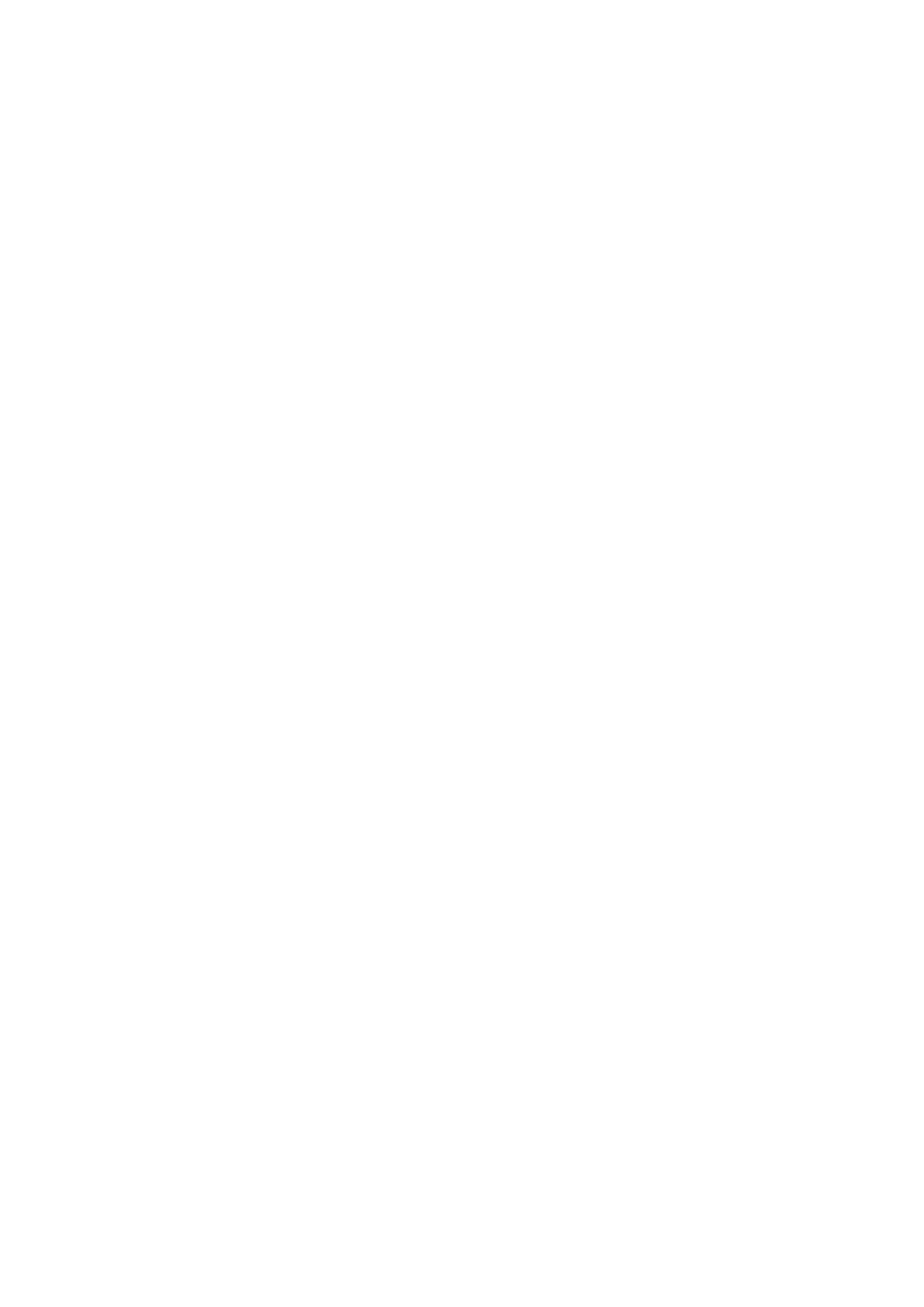- Be in charge of a dependent child
- Have supported themselves for at least three years before the start of their programme of study. This could include full-time employment or self-employment, receiving benefits including for sickness and disability, or receiving training under a government scheme for unemployment
- Have no living parents/guardians

#### **5. From an area of the UK with low progression to higher education**

To be eligible for this criterion, the home postcode on your application to the School must be Quintile 1 or 2 on the POLAR4 dataset. POLAR4 is a dataset produced by the Office for Students, which outlines the likelihood of an 18 year old in an area progressing to Higher Education.

### **Section 3**

To be eligible for the Access Equipment Fund, students must satisfy the following criteria.

- **1. Be registered on an in-person undergraduate degree programme at the School and have Home fee status. ELQ students are not eligible for this funding, even where they might have participated in the Supported Application Scheme.**
- **2. Have participated in the Supported Application Scheme for the year of entry when they first enrol at the School (e.g. participated in the Scheme in 2020/21, and enrolled in September 2021)**
- **3. Have applied for the full, means-tested maintenance loan that they are eligible for via the UK student funding body, and consented to share this information**

## **Application Process**

#### **Access Bursary Award**

Students/offer holders must:

- 1. Contact the School's Access and Participation (A&P) team, by emailing wp@gsmd.ac.uk, to express an interest in applying for the Access Bursary or alternatively contact the Student Funding Officer [studentfundingofficer@gsmd.ac.uk.](mailto:studentfundingofficer@gsmd.ac.uk) The final deadline for notifying the A&P team of their interest to be included in the 2021/22 bursary allocation will be Monday 19<sup>th</sup> July 2021.
- 2. Apply for a full maintenance loan from their funding body. Students should ensure that they **have ticked 'consent to share'** on their funding body record which will enable the School to confirm their student status as either a care-leaver or as an independent student. Funding bodies will not normally confirm a student's status as an estranged student and, therefore, the School will require additional information to confirm this.

Continuing students will be required to reapply for their maintenance and tuition fee loans from their student funding body every academic year and **should ensure that 'consent to share' is activated** on their account.

3. Apply for Guildhall Financial Awards. **New students** should apply for a Guildhall Scholarship, via eGo, as soon as they have accepted an offer of a place at the School.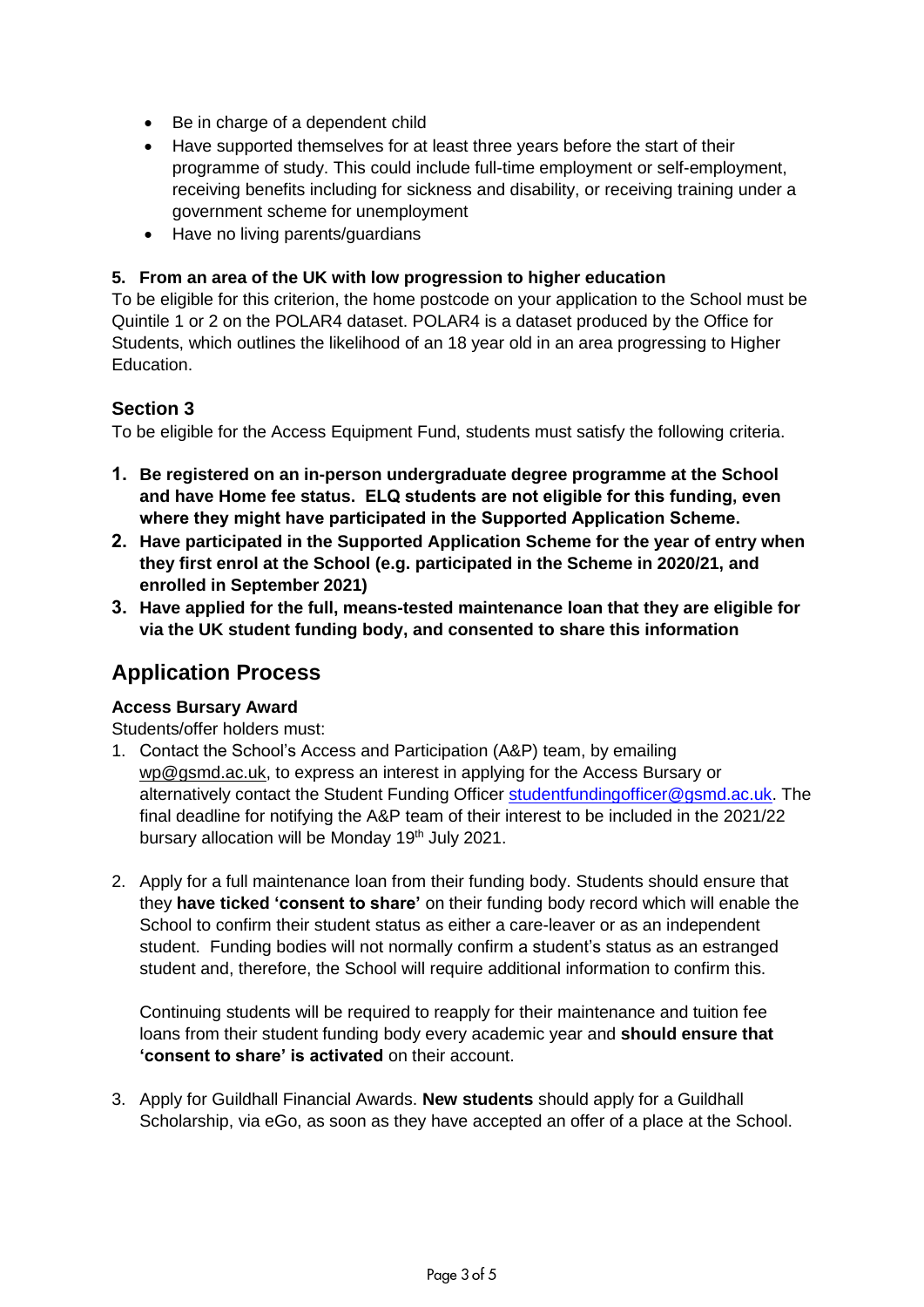The application deadline for the Guildhall School Scholarship differs by department. Please see the School's [Scholarships and Other Funding page f](http://www.gsmd.ac.uk/about_the_school/shared_left_nav/fees_and_funding/guildhall_sc hool_scholarships_and_other_funding/)or more information [about the Guildhall School Scholarships.](http://www.gsmd.ac.uk/about_the_school/shared_left_nav/fees_and_funding/guildhall_school_scholarships_and_other_funding/) **Continuing students** will be required to [reapply for a Guildhall Scholarship by th](http://www.gsmd.ac.uk/about_the_school/shared_left_nav/fees_and_funding/guildhall_school_scholarships_and_other_funding/)e deadline set out by their department.

4. Contact the School's A&P Team with further evidence, if required, regarding student status under Section 2 above (see below for relevant evidence). The deadline for submitting this evidence will be Monday 19<sup>th</sup> July 2021, unless otherwise notified.

### **Access Equipment Fund**

Supported Application Scheme offer holders must:

- 1. Apply for the full amount of the means-tested maintenance loan available to them from their student funding body by the relevant deadlines. Students must **select 'consent to share'** on their application, so that the School can access their record to verify this.
- 2. Contact the A&P Team on [wp@gsmd.ac.uk](mailto:wp@gsmd.ac.uk) to confirm they would like to be considered for the award by  $1<sup>st</sup>$  August 2021.
- 3. Enrol at the School at the earliest opportunity, so that payment can be made at the start of term one.

*Please note that this payment is a one-off at the start of the first year of study. It cannot be made retrospectively later in the first year, and former Supported Application Scheme participants who enrolled at the School in September 2020 or earlier are not eligible to apply.* 

# **Eligibility Checks**

The School will liaise with the students funding body to check their status as an independent student or a care-leaver; however, students may be required to submit the following supplementary information for the Access Bursary Award **only**:

- **Care-leavers**: If care-leaver status is not reflected on the student's funding body record (i.e. the student has not disclosed this information to them), they will be expected to supply a letter from a local authority or social work department, which states the period that they were in local authority care and when they left local authority care.
- **Estranged:** As estrangement is not reflected in student funding body records, estranged students will be expected to supply a letter from a social worker, doctor, teacher or another professional, stating that the student is "irreconcilably estranged" from their parents and have not had contact with them for a period of 12-months or more.
- **Disability:** Students must ensure that their disability is recorded on their student record, and that they seek relevant support from Student Affairs. Student Affairs will advise the A&P Team further on eligibility.